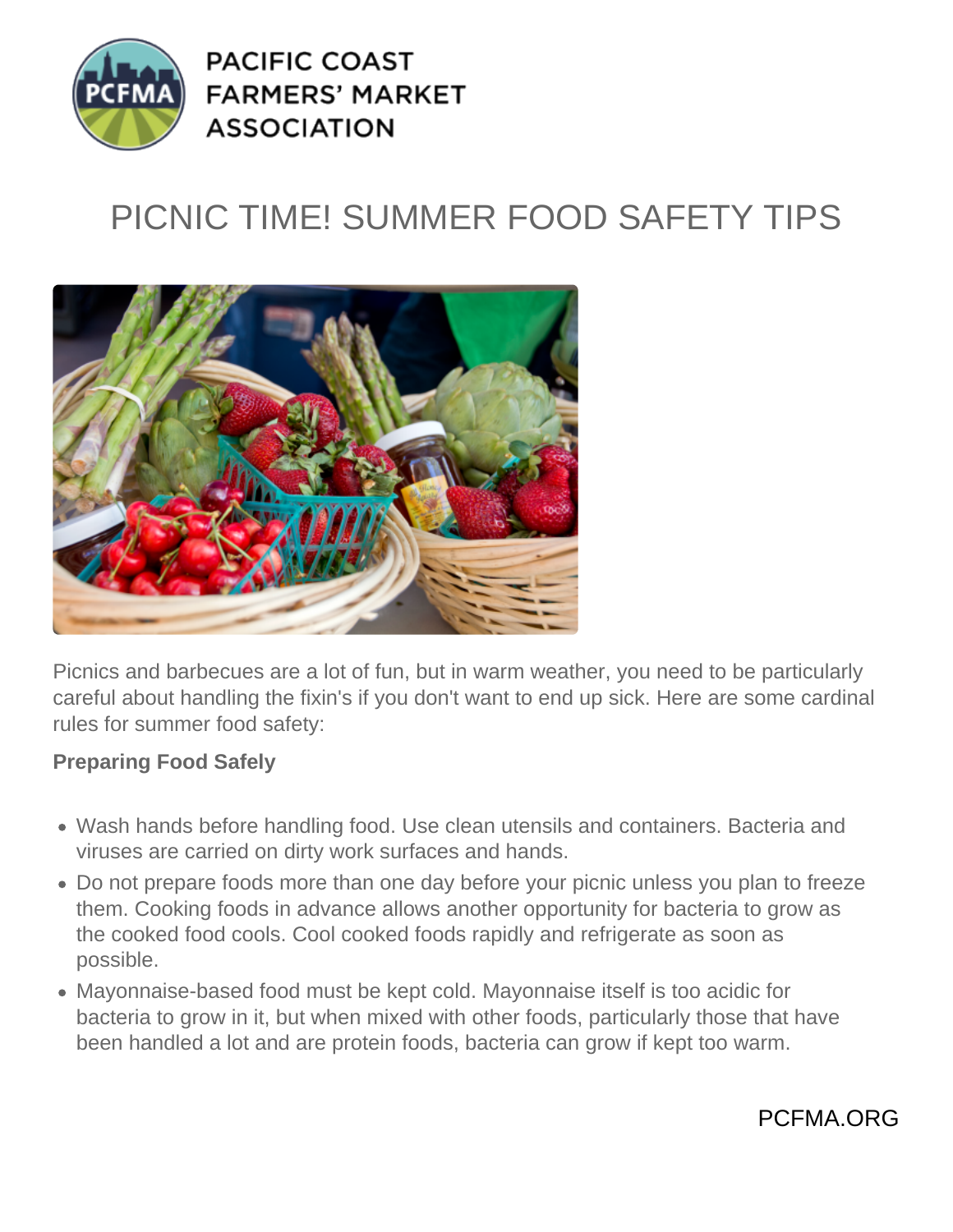Wash melons before cutting and keep them cold. Many people do not realize that melons, such as watermelon and cantaloupe can cause food-borne illness. Salmonella and Shigella (common causes of food-borne illness) are often present on the rind. Wash melons thoroughly before cutting, and refrigerate cut portions.

## **Packing Food Safely**

- Keep hot food hot. Keep hot foods at 140°F or hotter to prevent the growth of harmful bacteria. Take-out foods or foods cooked just before being transported to the picnic can be carried hot. Wrap hot food in towels and newspapers, and place inside a box or heavy paper bag. Keep these foods warm on a lit grill or use them within one hour.
- Keep cold food cold! Keep cold food at 40°F or colder to prevent bacterial growth. Pack cold foods in insulated coolers with plenty of ice or frozen gel packs. Setting containers of food on top of the ice will not keep them cold enough. Transport coolers in the passenger cabin of your car, not in the trunk—a car trunk can reach 150°! When you arrive at the picnic site cover your cooler and place it in the shade to maintain cold temperatures. Keep coolers closed until ready to use the contents.
- Wash your hands! Pack moist towelettes before you leave for your picnic in case the site does not have facilities. Use antibacterial hand cleaner if needed. Hands carry tons of harmful bacteria and viruses that can contaminate food.
- Pack plenty of utensils and dishware. Never use those that have touched raw meats and poultry. Pack extra plates and utensils or use disposable plates and utensils to prevent cross-contamination.

### **Cooking Food at The Picnic**

- Wash your hands or use moist towelettes to clean your hands before cooking.
- Thoroughly cook food all at one time. Never partially cook food, let it sit, then finish cooking later. This provides conditions that allow bacteria to grow.
- Meat and poultry must be cooked very thoroughly whether cooking indoors or outside. Poultry juices should run clear, hamburgers should not be pink in the center.

### **Serving Foods at the Picnic**